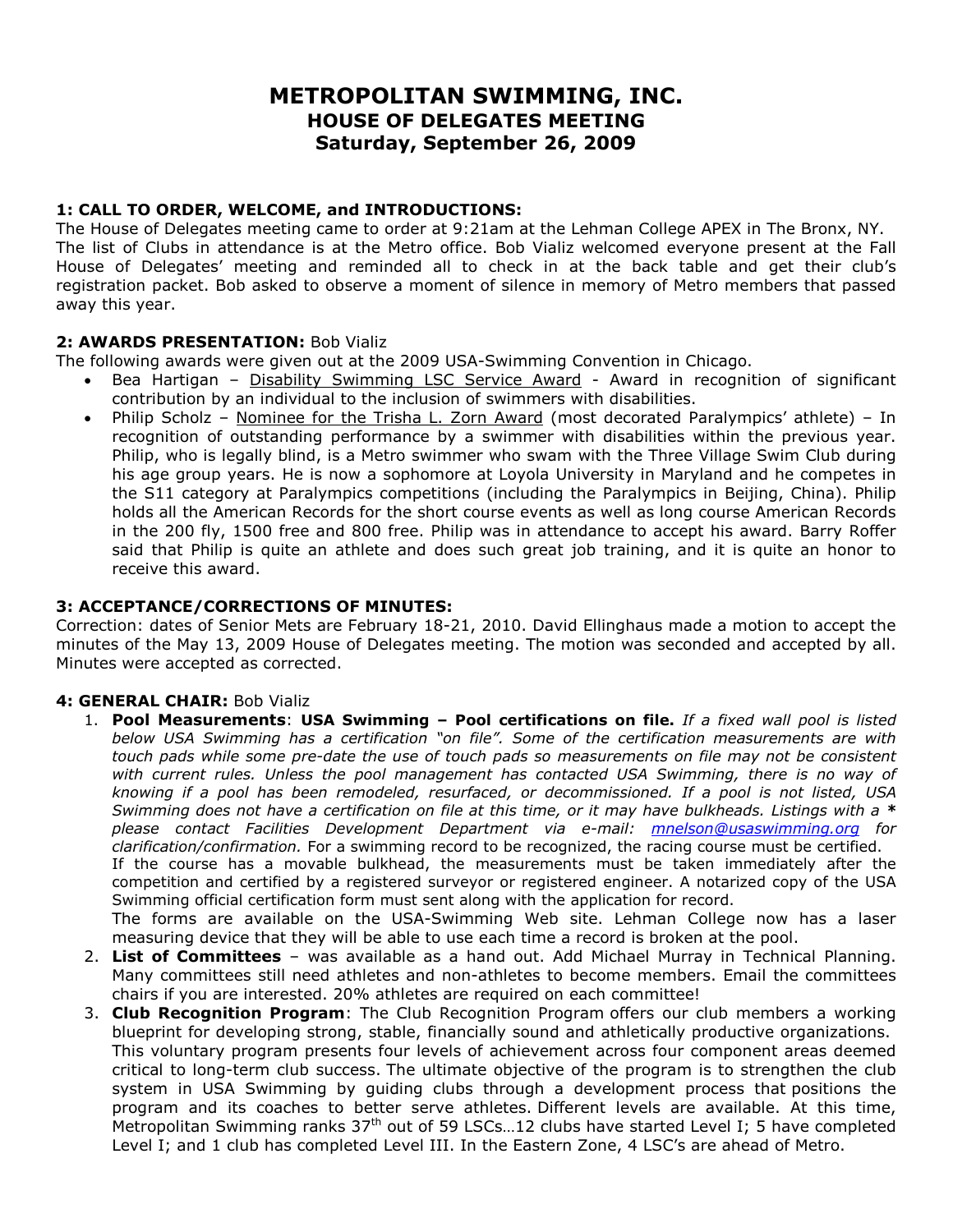- 4. **LSC Evaluation and Performance Program LEAP:** based on the Club Recognition Program. Three levels. At this time, 15 LSCs (including Metropolitan) took part of the Pilot program. 7 of those have completed LEAP Level I and 3 (including Metropolitan Swimming) are awaiting approval. We expect to be granted Level I within a few weeks.
- 5. **Build a Pool Conference:** Regional conferences October 16, 2010 in Cherry Hill, NJ at the Eastern States Clinic. Register for this clinic at USASwimming.org/facilities – also in California (January 2010), in Texas (March 2010), in Orlando (April 2010) and in Chicago (May 2010).

# **5: TREASURER'S REPORT**: Mary Fleckenstein

Mary was unable to attend. George Rhein presented the report which was also available at the meeting.

- 1. Stipend Report: Super Sectionals (\$13,600 to 68 swimmers from 15 teams); Junior nationals  $(47,650 \text{ to } 17 \text{ swimmers from } 6 \text{ teams})$ ; US Open  $(47,200 \text{ to } 6 \text{ swimmers from } 4 \text{ teams})$ ; Nationals (\$6,000 to 10 swimmers from 5 teams). Stipends forms have been revamped and posted on the Metro Web Site. A total of \$34,450 for the long course season.
- 2. Reminder of eligibility for stipends: a swimmer must be a registered member of Metro, swim in 5 Metro meets – one of which must be Senior Mets. Meets must be in the year prior to the stipend meet. College swimmers, who are registered Metro Swimmers, and swam as an age group swimmer in Metro, must swim in a Senior Mets meet, but are excused from the 4 other meets.
- 3. Clubs must submit stipend request forms, not individual swimmers. All receipts must be included in the package.
- 4. Reimbursement/expense form has also been revamped and is posted on the Metro Web Site.
- 5. All Metro bills are current.

# **6: FINANCE CHAIR:** Corinne Cody

Corinne was unable to attend. George Rhein gave the report.

- 1. **Budget**: was worked on by the Finance Committee. The proposed budget has been available on the Metro Web Site and was also available as a hand-out at the meeting.
	- a. We are proposing an income of \$260,375 for the next fiscal year
	- b. Expenses very consistent with what we did last year except for the Zone Meet as the Eastern Zone is increasing participation for 10-Under and 11-12 to 3 swimmers per event instead of 2.
	- c. New line in Budget for the Senior Circuit \$3,000
	- d. Total excess would be \$13,143
	- e. Questions and discussion of the budget followed. Gail Farrell made a motion to accept the Budget as presented. Ted Dowie seconded the motion. All members were in favor. **Motion carries** – budget for 2009-2010 was accepted as presented.

# 2. **Important Tax Information:**

- a. All Clubs/teams, including non-profits and coach owned teams, are subject to the **Metropolitan Commuter Transportation Mobility Tax (MTA tax)** on payroll expense and self employment income from March 1, 2009. Please see the guidance posted on the Finance page under Governance on the Web Site for more specific information. The initial filing for this MTA tax is due November 2, 2009.
- b. Worker misclassification Please review the **Common Law Test** posted on the Finance page of the Web Site under Governance in order to determine the proper classification of workers on your Club or Team. The Internal Revenue Service and New York State have increased their enforcement of worker misclassification.
- c. If your Club/Team (even non-profit) sells merchandise to team members or the general public, you may be required to collect and pay sales tax. For more information please see the NYS Taxation and Finance Web Site http://www.tax.state.ny.us or call 800-698-2902.

# **7: ADMINISTRATIVE VICE CHAIR**: George Rhein

- 1. **Meet Reports and Procedures**: Important change made last year: Reports must be received on time, within 14 days after the meet, or the club loses the 20% exemption for their own meet entries' surcharge. We will accept the postmark date! If some clubs can't get the check with their report, they can add an explanation and a voucher.
- 2. **Meet Directors**: In order to get a sanction and host a meet clubs are required to have a certified meet director. Meet director must be present at the meet. The list of certified meet directors is posted on the web site. Referees must name the meet director on their reports. Certification lasts for 3 years.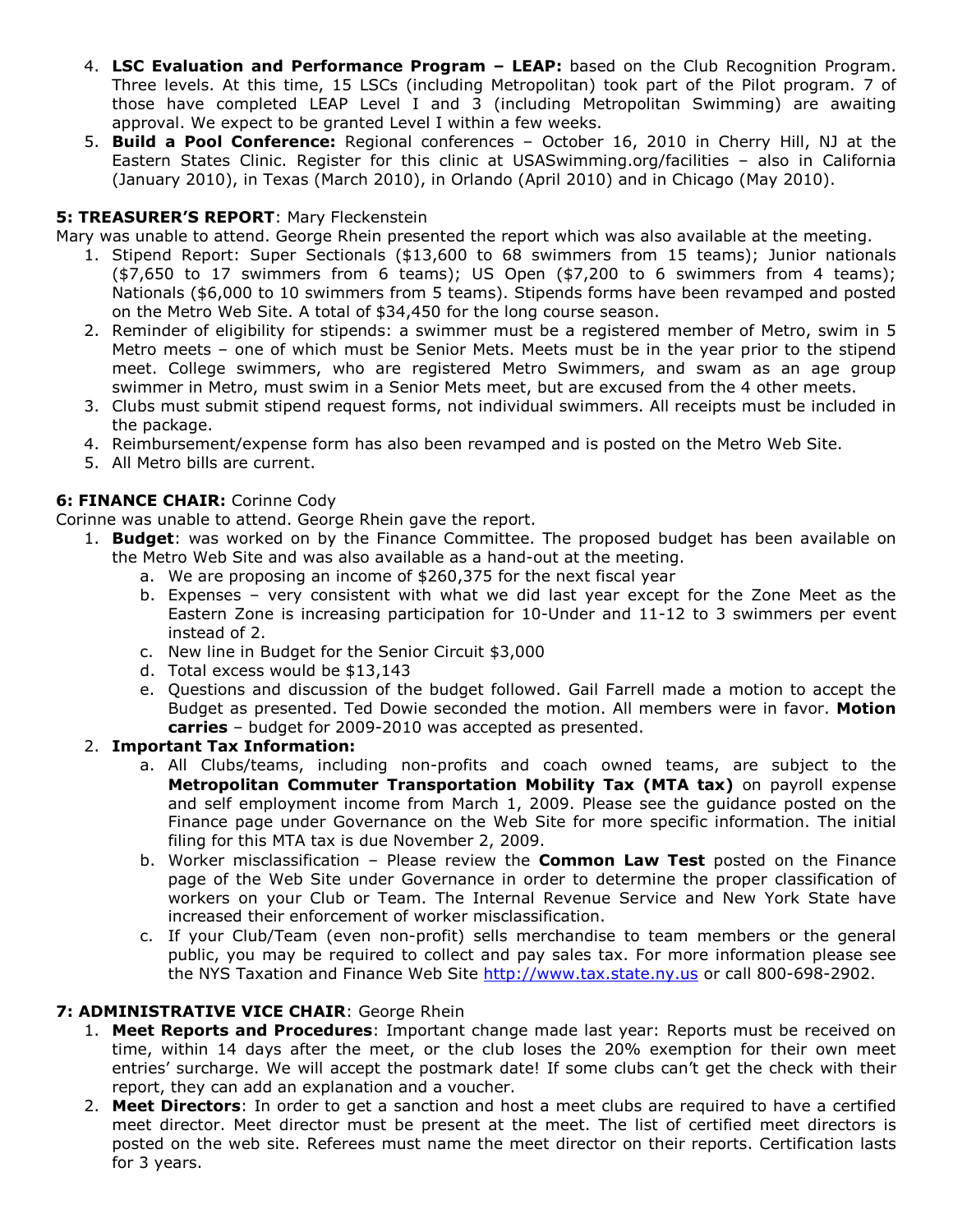- 3. **Officials:** When you are hosting a meet, you have 14 days in which to contact your local Officials Area Chair and let him/her know that either you have enough officials for your meet, or ask the chairperson to provide officials for your meet.
- 4. **New Language in Meet Information**: about whether or not your pool has been certified. It must be included in all meet information packets. Please check the USA-Swimming website for more information. We will review the meet templates to make sure it is included. http://www.usaswimming.org/usasweb/ViewMiscArticle.aspx?TabId=673&Alias=Rainbow&Lang=en &mid=1563&ItemId=1666
- 5. **Metropolitan Club Excellence Program**: As we did last year, we will require the coach of the recipient teams to speak at the Coaches Clinic in the spring. That worked very well last year. Applications should be posted on the metro web site soon.
- 6. **Officials Clinic**: The Flushing YMCA will be running a New and Renew officials Clinic on October 7th at 7pm.

# **8: ATHLETES REPRESENTATIVES:** Zach Coleman/Erik Heinemann

- 1. The athletes' representatives held a meeting with the athletes in attendance.
	- a. At Zones, a lot of swimmers did not get to room with the swimmers they had requested.
	- b. At JO's the athletes did not like having to push off the wall for the relays in the shallow end. This affected records.
	- c. Senior Mets was too crowded. Athletes suggested that they stay in the gym or another room instead of the pool deck.
	- d. They also complained that too many "older" swimmers were taking the spots in the finals!
	- e. They would also prefer to have a longer break between prelims and finals.
- 2. Bob suggested that the athletes contact the Age Group Committee chairs (for Zones and JO's) and the Senior Committee chair (for Senior Mets).

### **9: SENIOR VICE CHAIR: Brian Brown**

- 1. **World Championship Trials, US Open and Junior Nationals:** a recap of Metro swimmers accomplishments during the long course season was available at the meeting. At Nationals/World Championship Team Trials: 4 Metro records; at US Open: 3 Metro records; at Junior Nationals: 11 Metro Records.
- 2. **Reimbursement levels for athletes:** were adjusted after the 2007 summer season (i.e. no more coach, no relay-only, and no out-of Sectional reimbursements for swimmers slower than the Eastern Zone North standards). Annual expenditure in 2007 was approximately \$90,000 and about half of that in 2008. In 2009 it was again approximately \$90,000. So either "raising the bar" has worked, or the suits really were that good…
- 3. **Senior Circuit:** Smaller meets for senior level swimmers. One day, one session, Senior Mets and above standards. Will be held at Lehman College on Sunday, October  $18<sup>th</sup>$  (this date was later changed to Saturday, October  $17<sup>th</sup>$ ) and on Sunday, November  $15<sup>th</sup>$ . These will be run short course. In addition we will have long course meets on January  $31<sup>st</sup>$ , February 28<sup>th</sup>, probably April 25<sup>th</sup>, May 23<sup>rd</sup> and June 20<sup>th</sup> or 27<sup>th</sup>. All these meets will be held on Sundays. Swimmers would be allowed to swim 3 to 4 events – timed finals. In developing the Senior Circuit, we will be providing great competition for our higher end athletes. A surcharge per swimmer may also be applied.
- 4. **Stipend process:** discussion on the way stipends are allocated, especially for Metro swimmers that swim in college and come back during the summer months to compete in Metro. What are the requirements for those athletes to receive a stipend? What is the definition of a "historical" Metro swimmer? Dave Ferris made a motion to define *"historical swimmer" as any swimmer who has resided in the geographic area of the Metropolitan Swimming LSC for three years prior to the age of 18, and any swimmer who has competed for a Metro Team for three years, and has competed in individual events in at least 5 Metro sanctioned meets each year*. Bob Carlucci seconded the motion. A long discussion followed on this subject. Dave Ferris added that Historical Metro Swimmers should have this provision waved only during the years that they are resigning in school. It was decided to send this back to Technical Planning and the Senior Committee and **table the vote on this motion until January 2010.** After more discussion Dave Ferris made another motion to change the 5 Metro sanctioned meets a year to 5 Metro sanctioned meets within a two-year period prior to the competition or camp, and that at least one meet per year shall have been a Senior Metropolitan Championship. Don Wagner seconded this motion. Suggestion: go back to the Senior Committee for more discussion. **Motion is also tabled until January.** In addition the schedule and timeline for getting the stipend forms back to the office is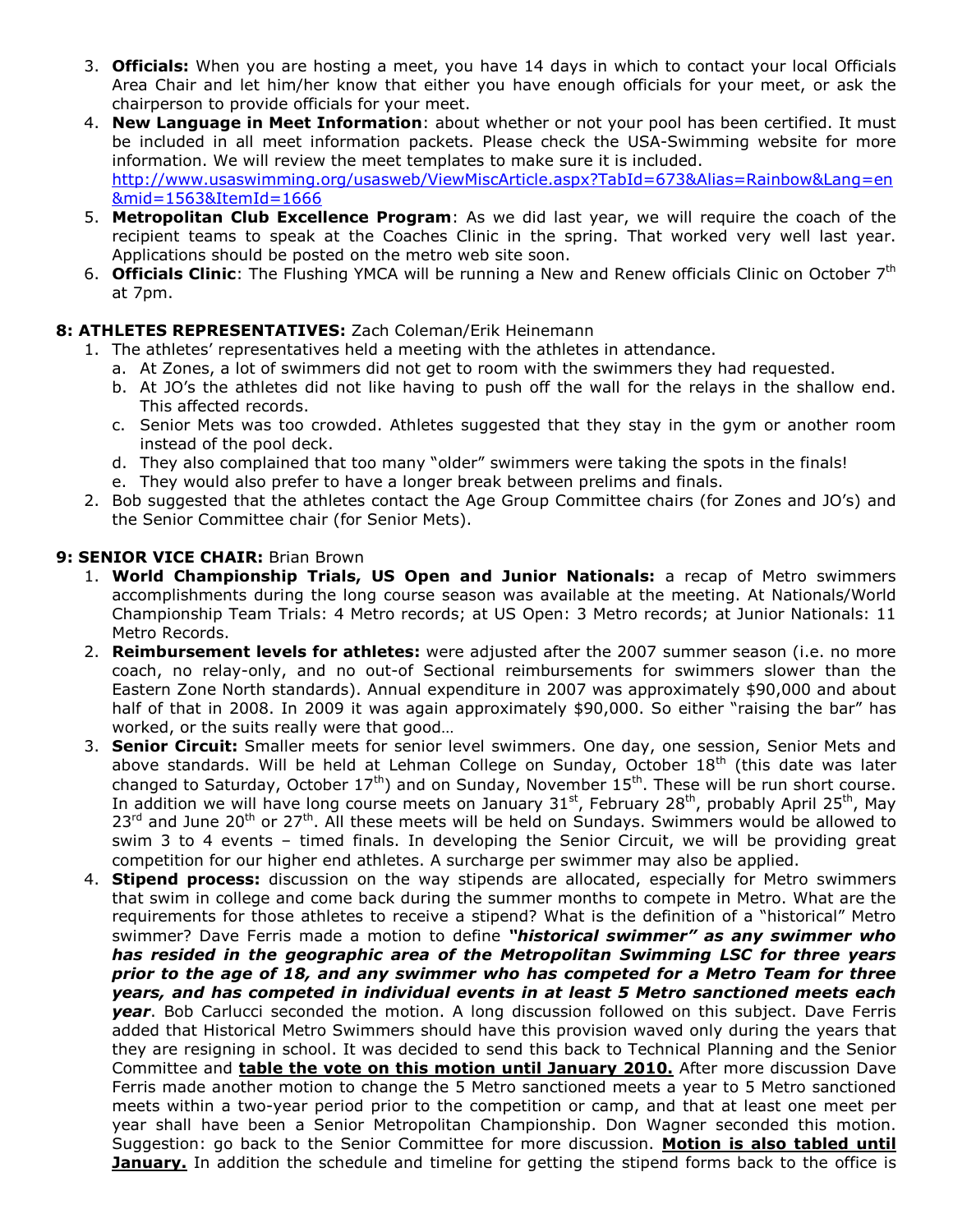becoming very difficult as many of the National Championships now go to mid-August. Dave made a motion to submit the stipend forms within 30 days of the spring meets and 30-45 days of the summer meets for which the stipends are requested. Would this be a budget issue? The problem would also be that this would hold up paying the stipends for everyone as we need to know how many swimmers to divide the stipend amount by (or then decide on a set amount for each stipend which would be much better). Bea Hartigan seconded the motion. **This motion will be tabled as well**.

5. **Additional achievement:** Omission from the recap submitted by Brian: Tommy Luchsinger of TVSC placed  $11<sup>th</sup>$  in the 200 fly at the World Championships.

# 10: TECHNICAL PLANNING: David Ellinghaus

- 1. **Zone Qualifier meet of 2010**: Conflict because the ZQ meet falls at the same time as the Boys NY State Championships.
	- **a)** Proposal #1: move the Badgers IMX meet to February 27-28 and the ZQ Meet to February 12- 13-14. David made a motion to accept this proposal. Eric Hertenstein seconded the motion. Discussion: Section 9 does have their championship that weekend.
	- **b)** Proposal #2: that the 13-14 and 15-18 boys would not participate in the ZA weekend but would submit times achieved between January  $1<sup>st</sup>$  and the Zone Qual. weekend. Eric Hertenstein seconded this second motion. Athletes would have to submit an application if they want to attend Zones. Those swimmers not attending States would still be allowed to swim at ZQ meet to get a time but they will still have to submit their applications.

**Vote took place**. Majority of the delegates present voted for b) proposal #2. All age groups will participate in the Zone Qual. meet but the 13-14 boys and 15-18 boys qualifiers will be selected based on their submitted applications and not based on their eventual finish at the ZQ meet.

### **11: REGISTRATION COORDINATOR:** Barry Roffer

- 1. **Packets:** No applications in the packet. Please download them from the Metro website. Club dues are \$150 – All Athletes and Non-Athletes are \$56 each and transfers are \$5. No personal checks. Club checks only. Separate checks for: Club – Athletes – Non Athletes and Transfers. All is due to the office no later than December  $1<sup>st</sup>$ . All registrations, whether for 1 swimmer or 200 swimmers, must be done through Team Manager Export file. Athletes must be registered to swim in a meet!
- 2. **Coaches Certifications:** please send your updated certifications and credentials to Barry in order to receive your updated coach's card. Coaches who take the life saving course must take the 25 questions test online each time they update life savings. If you take Coaches Safety then you don't have to take the test. The database list of coaches has been revamped on the Web site. Very to see when certifications will expire or are expired. This is updated every day. Coaches should give Barry their email addresses as well.
- 3. **Reminder:** Some teams still owe money for Zones and Senior Mets. Please submit asap.
- 4. **Contact Barry:** best way is to email Barry if you need to contact him.

# **12: OPEN WATER CHAIR:** Bea Hartigan

- 1. Open Water Championships Report: We had a successful championship this past summer. Good turnout but not so good for Age Group swimmers - TVSC was once again a great supporter of this Metro Championship. Other teams should start participating as well.
- 2. Contact Bea if you have any question.

### **13: SWIM-A-THON:** Richie Finkelstein

1. **Swim-A-Thon:** Reminder that all "Swimathons" must be registered with USS. One unregistered swimathon was reported to USS this summer. Top fundraisers for 2008 in our LSC: Club: 92<sup>nd</sup> Street Y \$17,403.06. Individual: Alexandra Mitchell (92<sup>nd</sup> street Y) \$3,000.

### **14: SAFETY CHAIR:** Jeff Chu

- 1. Thanks to Mickey Wender (West Point) and John Collins (Badgers) who offered their facilities for recertification courses. Thanks also to Marty Zwiren of the Lehman College APEX for allowing us to run a recertification class immediately after this meeting.
- 2. Reminder to all coaches to review the documents on teaching racing starts. Certification must be done.
- 3. Teams hosting meets must submit the injury reports to Jeff. The same applies for injuries during practice.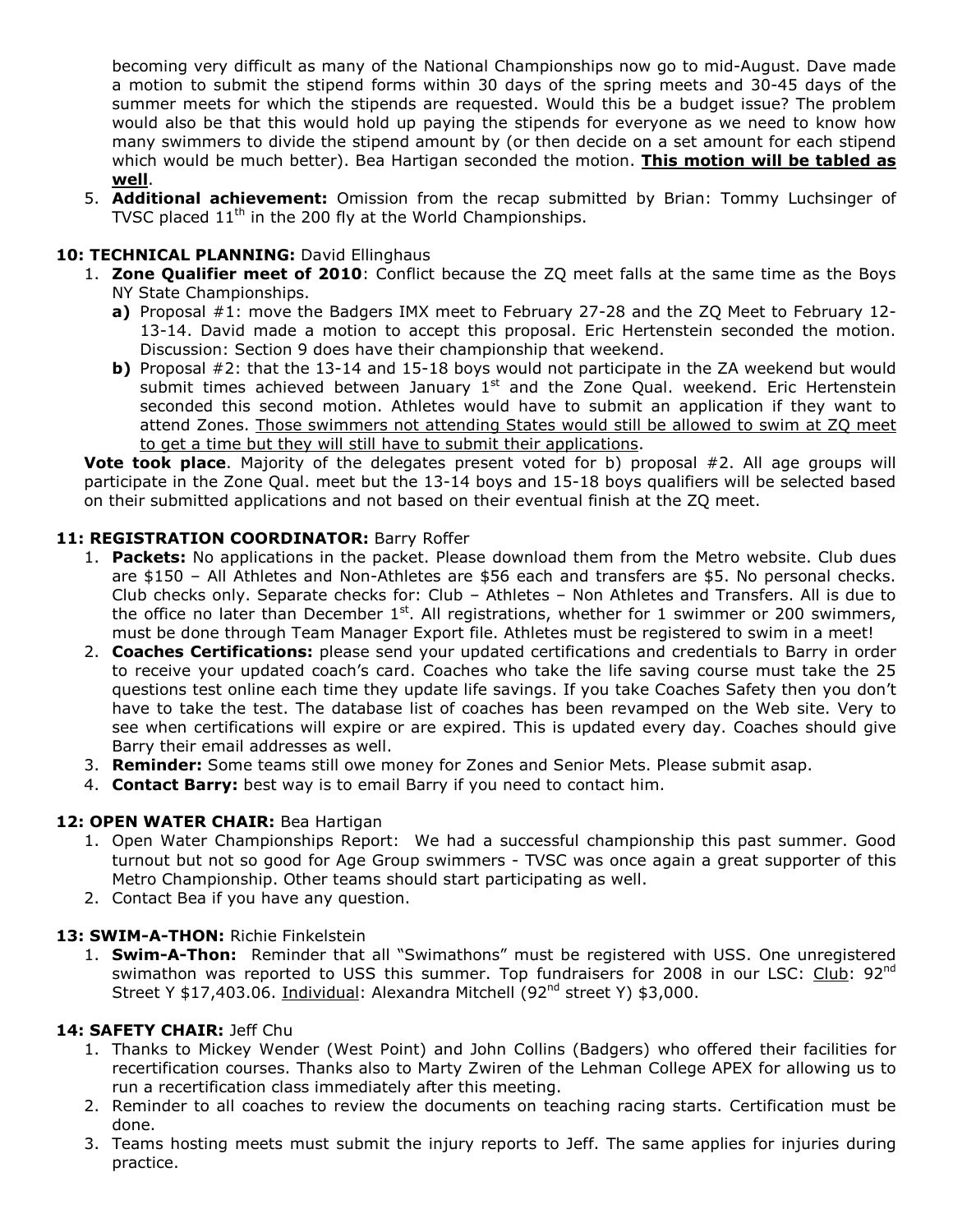### **15: NATIONAL TIMES VERIFICATION:** Monique Grayson/Mary Ann Senecal

### 1. **Note to all Meet Directors**:The official name of a meet is as follows:

"2009" "LSC" "Team Code" "Name of meet". For example: 2009 MR BGNW Fall Meet. If a meet is approved, include "AP" after the LSC code. If a meet is observed, include "OB". The Meet Location is the name of the city/town/village where the meet is being held not the name of the pool or the school – example: Bronx, NY (not Lehman College).

Relays: at all meets make sure that you enter the relay names in the order of swim. Relays without swimmers are deleted and will not be uploaded. The same applies if a unattached or unregistered swimmer swims in a relay.

It is recommended to enter the watches' times (in backup 2 and backup 3) when there is a problem in a heat (yellow or blue line in the run menu). This will help the meet director to correct the time. This will also help Mary Ann and I when we review the meet before uploading it to SWIMS.

Reminder: Please email the complete meet backup as soon as possible after a meet and no later than 24 hours after the last session. Meets held in NY City and metro North go to Monique (mggrayson@aol.com) and Meets held in Queens and Long Island go to Mary Ann Senecal (msenecal@optonline.net). Meet backup file looks like this:

Meets from Meet Manager 2: Swmm2Bkup 2009 MR BGNW Fall Season Starter Meets from Meet Manager 3: Swmm3Bkup 2009 MR BGNW Fall Season Starter

Backups of Meets held in MM3 will not restore in MM2 – You may download the MM3 Demo in order to open those meets and view the content.

### 2. **High School Championships**:

Reminder to all sections running season culminating high school championships in November and February: Requests for blanquet observation must be received at least 2 weeks prior to the actual start of the meet (form "B" is available on the Metropolitan Swimming Website). Only swims of swimmers with an ID registration number and birth date will be included in the upload to SWIMS. Coaches are asked to make sure that the meet manager operator has the registration numbers.

- For Championships held in NY City and North: submit requests to Monique Grayson at mggrayson@aol.com (I no longer have a fax number - please scan and email the forms)
- For Championships held in Long Island: submit requests to Mary Ann Senecal at msenecal@optonline.net

### **17: OLD BUSINESS:**

None at this time.

### **18: NEW BUSINESS:**

- 1. Central Queens Y reported that her team was never invited to some Invitationals. Bob suggested that she contact the host team.
- 2. The coach of ABBE would like to organize a travel meet in Egypt at the end of March for New York and Egyptian teams.
- 3. Dave Holmes of Team Rockland is asking that all coaches and teams review the Metropolitan and USA Swimming Policies on Recruiting. We were notified that there were problems at this summer LC Zones regarding coaches that were not there as designated coaches of Metropolitan Swimming. Apparently, there were no credentials available for coaches on deck so some "non-official" Metro Coaches were on deck, even though they should not have been allowed on deck. Bob read the following:

### 4. **Metropolitan Swimming - Policy on Recruiting**

- a. Recruiting is forbidden.
- b. Recruiting is defined as any contact by a "Representative of Club Interests" with a United States Swimming registered swimmer affiliated with a member organization.
- c. "Representative of Club Interests" is any coach, swimmer, parent of a swimmer, or any individual employed by or associated with a member club.
- d. Any unattached swimmer, in the process of transferring to a member club, is deemed a member of said organization.
- e. A "Representative of Club Interests" may utilize the media in advertising the club's program; advertise notices of tryouts and information regarding the team to the public at